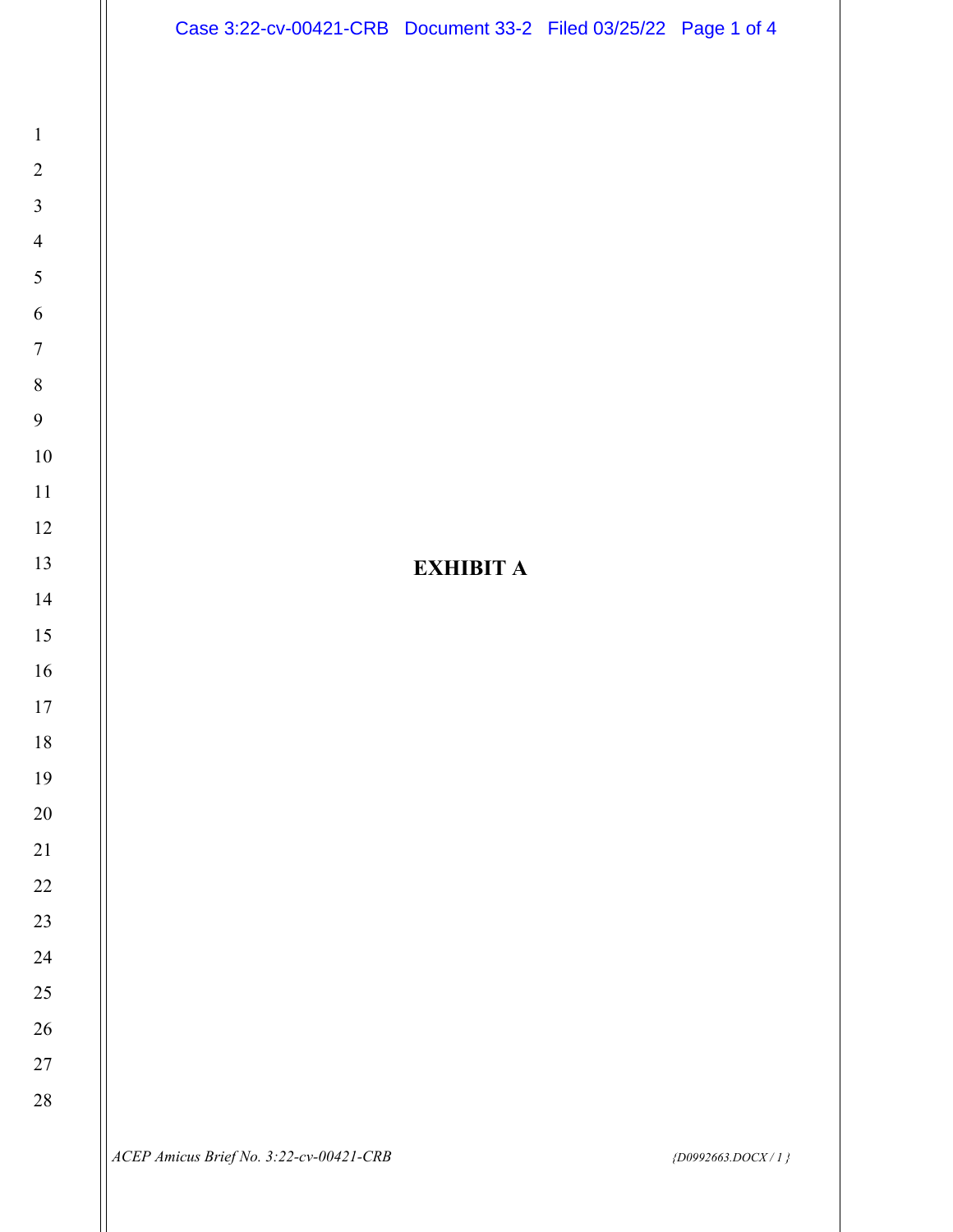|                                                                                      |                                                                                                                                                                                                                                                                                                                                                                                                                                                                                                                                                                     | Case 3:22-cv-00421-CRB  Document 33-2  Filed 03/25/22  Page 2 of 4                      |
|--------------------------------------------------------------------------------------|---------------------------------------------------------------------------------------------------------------------------------------------------------------------------------------------------------------------------------------------------------------------------------------------------------------------------------------------------------------------------------------------------------------------------------------------------------------------------------------------------------------------------------------------------------------------|-----------------------------------------------------------------------------------------|
| $\mathbf{1}$<br>$\overline{2}$<br>3<br>$\overline{4}$<br>5<br>6<br>7<br>8<br>9<br>10 | JEREMY LEWIN (Ill. Bar. No. 6269242)<br>RONALD S. CONNELLY (DC Bar No. 488298)<br>Applying pro hac vice<br>POWERS PYLES SUTTER & VERVILLE, PC<br>1501 M Street, N.W., 7th Floor<br>Washington, DC 20005<br>Telephone: (202) 466-6550<br>$(202)$ 785-1756<br>Facsimile:<br>Email: ron.connelly@ppsv.com<br>DICK A. SEMERDJIAN, ESQ. (SBN123630)<br>SCHWARTZ SEMERDJIAN CAULEY & EVANS LLP<br>101 West Broadway, Suite 810<br>San Diego, CA 92101-8229<br>Telephone: (310) 550-8857<br>Facsimile: (310) 556-0846<br>Email: das@ssbclaw.Com<br>Attorneys for Plaintiff |                                                                                         |
| 11                                                                                   |                                                                                                                                                                                                                                                                                                                                                                                                                                                                                                                                                                     |                                                                                         |
| 12                                                                                   | <b>UNITED STATES DISTRICT COURT</b>                                                                                                                                                                                                                                                                                                                                                                                                                                                                                                                                 |                                                                                         |
| 13                                                                                   | <b>NORTHERN DISTRICT OF CALIFORNIA</b>                                                                                                                                                                                                                                                                                                                                                                                                                                                                                                                              |                                                                                         |
| 14                                                                                   |                                                                                                                                                                                                                                                                                                                                                                                                                                                                                                                                                                     |                                                                                         |
| 15<br>16                                                                             | AMERICAN ACADEMY OF<br><b>EMERGENCY MEDICINE PHYSICIAN</b><br>GROUP, INC.                                                                                                                                                                                                                                                                                                                                                                                                                                                                                           | Case No. 3:22-cv-00421-CRB                                                              |
| 17                                                                                   | Plaintiff,                                                                                                                                                                                                                                                                                                                                                                                                                                                                                                                                                          | <b>DECLARATION OF Angela Cai</b>                                                        |
| 18                                                                                   | V.                                                                                                                                                                                                                                                                                                                                                                                                                                                                                                                                                                  |                                                                                         |
| 19                                                                                   | <b>ENVISION HEALTHCARE</b><br><b>CORPORATION</b>                                                                                                                                                                                                                                                                                                                                                                                                                                                                                                                    | <b>IN SUPPORT OF Brief of Amicus Curiae</b><br>American College of Emergency Physicians |
| 20                                                                                   |                                                                                                                                                                                                                                                                                                                                                                                                                                                                                                                                                                     |                                                                                         |
| 21                                                                                   | Defendant.                                                                                                                                                                                                                                                                                                                                                                                                                                                                                                                                                          |                                                                                         |
| 22                                                                                   |                                                                                                                                                                                                                                                                                                                                                                                                                                                                                                                                                                     |                                                                                         |
| 23                                                                                   |                                                                                                                                                                                                                                                                                                                                                                                                                                                                                                                                                                     |                                                                                         |
| 24                                                                                   |                                                                                                                                                                                                                                                                                                                                                                                                                                                                                                                                                                     |                                                                                         |
| 25                                                                                   |                                                                                                                                                                                                                                                                                                                                                                                                                                                                                                                                                                     |                                                                                         |
| 26                                                                                   |                                                                                                                                                                                                                                                                                                                                                                                                                                                                                                                                                                     |                                                                                         |
| 27<br>28                                                                             |                                                                                                                                                                                                                                                                                                                                                                                                                                                                                                                                                                     |                                                                                         |
|                                                                                      |                                                                                                                                                                                                                                                                                                                                                                                                                                                                                                                                                                     |                                                                                         |
|                                                                                      | ACEP Amicus Brief No. 3:22-cv-00421-CRB                                                                                                                                                                                                                                                                                                                                                                                                                                                                                                                             | 1<br>${D0992663.DOCX/1}$                                                                |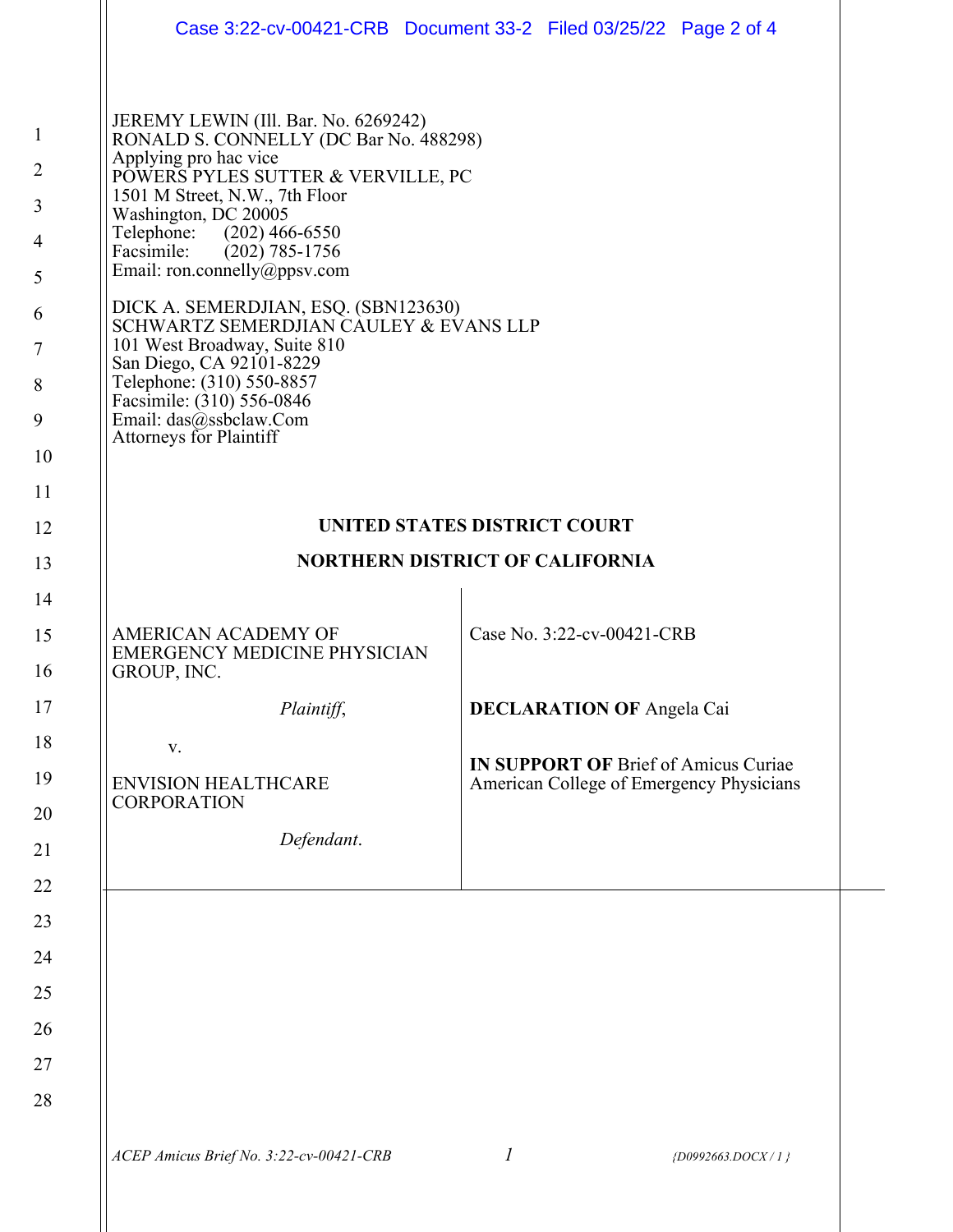## **DECLARATION OF ANGELA CAI, MD, MBA**

I, Angela Cai, hereby solemnly declare:

1. I am President of the Emergency Medicine Residents' Association. I am over the age of 18 and I am a citizen of the United States. I submit this declaration in support of the amicus curiae brief of the American College of Emergency Physicians ("ACEP") submitted in the action entitled *American Academy of Emergency Medicine Physician Group, Inc. v. Envision Healthcare Corporation and Envision Physician Services LLC* in the federal district court for the Northern District of California, case no. 3:22-cv-00421-CRB. Unless otherwise indicated, I have personal knowledge of the facts set forth herein, and if called upon to testify, could and would competently testify thereto.

2. The Emergency Medicine Residents' Association ("EMRA") is the oldest and largest resident association in the world. Founded in 1974, EMRA has over 17,000 resident, medical student, fellow and alumni members. EMRA's mission is to be the voice of emergency medicine physicians-in-training. EMRA helps its members become the best doctors and leaders while advocating for the specialty on behalf of the trainee voice.

3. EMRA has closely followed issues related to the Corporate Practice of Medicine ("CPOM"). EMRA recognizes the potential impact of CPOM on physician autonomy and the dangers of placing corporate profits over patients. These issues are critically important to EMRA's members as they begin their medical careers.

4. I am familiar with the points made by ACEP in its amicus curiae brief regarding CPOM and the risks it poses to physician autonomy and quality of care. EMRA shares ACEP's belief that medical decisions must be made by physicians and opposes any practice structure, regardless of practice size or funding source, that threatens physician autonomy, the physicianpatient relationship, or the ability of the physician to place the needs of patients over corporate profits.

I declare under penalty of perjury that the foregoing is true and correct to the best of my knowledge and belief.

*ACEP Amicus Brief No. 3:22-cv-00421-CRB 2 {D0992663.DOCX / 1 }*